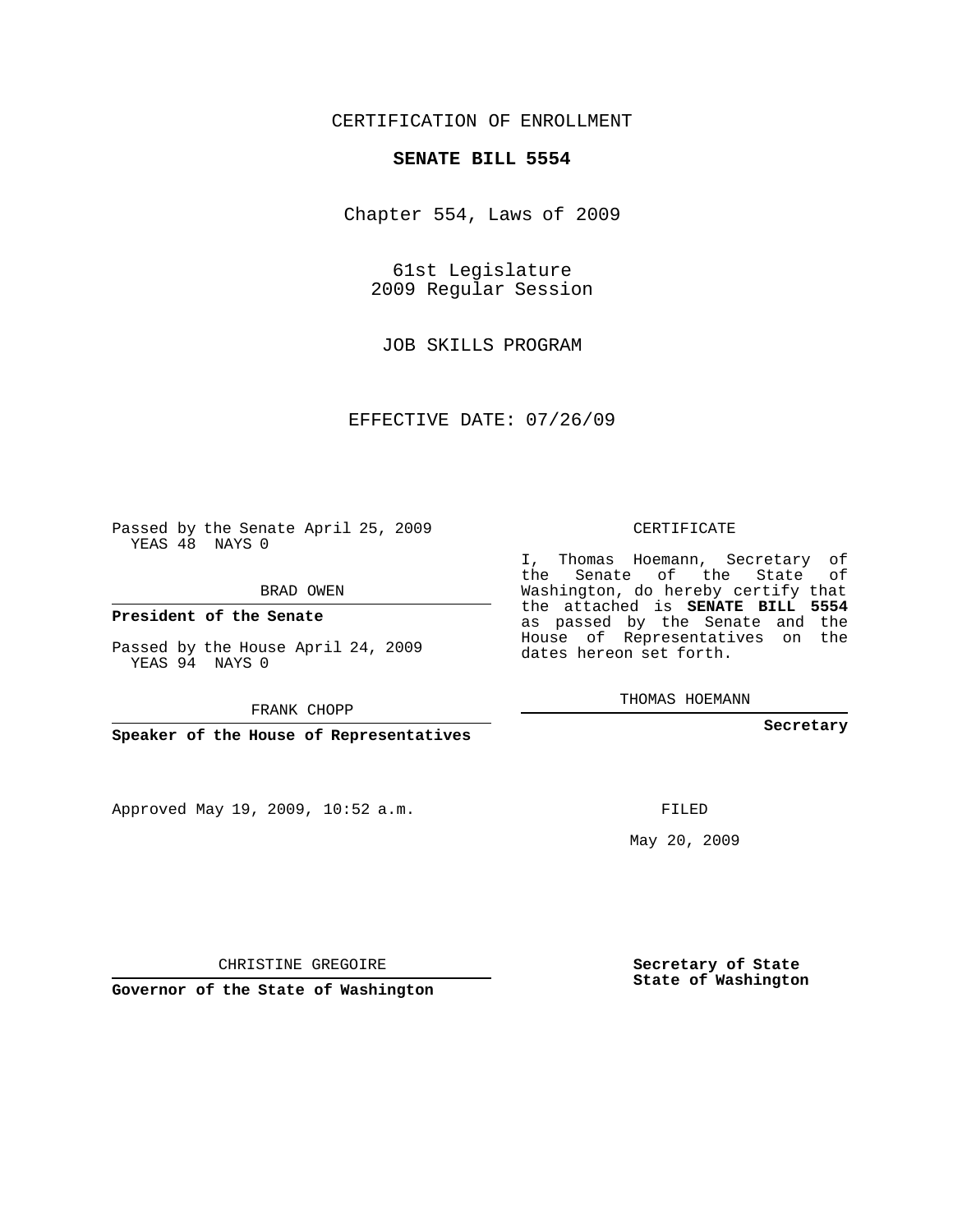# **SENATE BILL 5554** \_\_\_\_\_\_\_\_\_\_\_\_\_\_\_\_\_\_\_\_\_\_\_\_\_\_\_\_\_\_\_\_\_\_\_\_\_\_\_\_\_\_\_\_\_

\_\_\_\_\_\_\_\_\_\_\_\_\_\_\_\_\_\_\_\_\_\_\_\_\_\_\_\_\_\_\_\_\_\_\_\_\_\_\_\_\_\_\_\_\_

### AS AMENDED BY THE HOUSE

Passed Legislature - 2009 Regular Session

### **State of Washington 61st Legislature 2009 Regular Session**

**By** Senators Kilmer, Hobbs, Kastama, King, Jarrett, Marr, McAuliffe, Shin, and Pridemore

Read first time 01/26/09. Referred to Committee on Economic Development, Trade & Innovation.

 AN ACT Relating to the job skills program; and amending RCW 28C.04.410 and 28C.04.420.

BE IT ENACTED BY THE LEGISLATURE OF THE STATE OF WASHINGTON:

 **Sec. 1.** RCW 28C.04.410 and 1999 c 121 s 2 are each amended to read as follows:

 Unless the context clearly requires otherwise, the definitions in this section apply throughout RCW 28C.04.390 and 28C.04.420.

 (1) "Applicant" means an educational institution which has made application for a job skills grant under RCW 28C.04.390 and 28C.04.420.

 (2) "Business and industry" means a private corporation, institution, firm, person, group, or association concerned with commerce, trades, manufacturing, or the provision of services within the state, or a public or nonprofit hospital licensed by the department of social and health services.

 (3) "Dislocated worker" means an individual who meets the definition of dislocated worker contained in P.L. 105-220, Sec. 101 on July 25, 1999.

 (4) "Educational institution" means a public secondary or postsecondary institution, an independent institution, or a private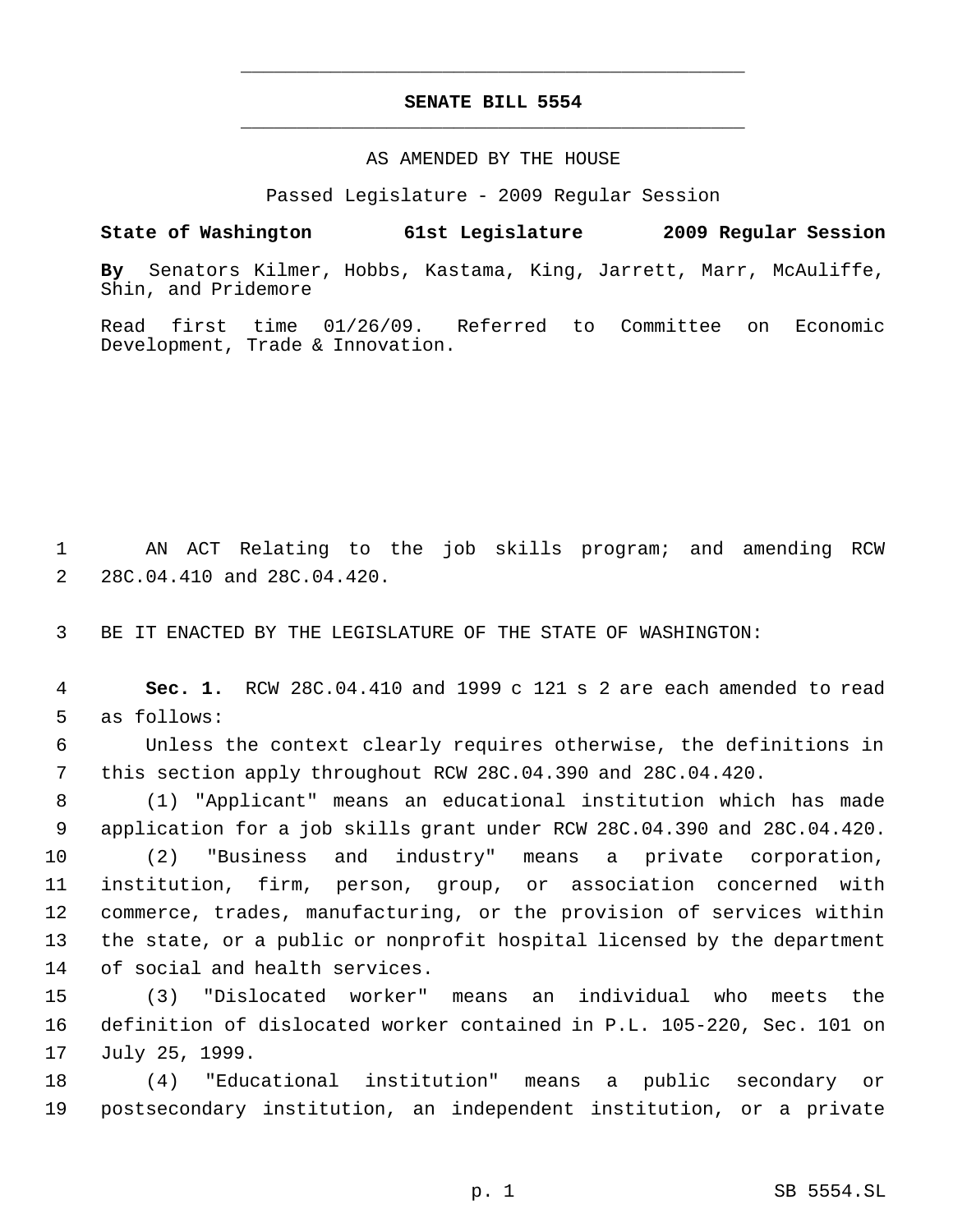career school or college within the state authorized by law to provide a program of skills training or education beyond the secondary school level. Any educational institution receiving a job skills grant under 4 RCW 28C.04.420 ((through - 28C.04.480)) shall be free of sectarian control or influence as set forth in Article IX, section 4 of the state Constitution.

 (5) "Equipment" means tangible personal property which will further the objectives of the supported program and for which a definite value and evidence in support of the value have been provided by the donor.

 (6) "Financial support" means any thing of value which is contributed by business, industry, and others to an educational institution which is reasonably calculated to support directly the development and expansion of a particular program under RCW 28C.04.390 and 28C.04.420 and represents an addition to any financial support previously or customarily provided to such educational institutions by the donor. "Financial support" includes, but is not limited to, funds, equipment, facilities, faculty, and scholarships for matriculating students and trainees.

 (7) "Job skills grant" means funding that is provided to an 20 educational institution by the ((commission)) college board for the development or significant expansion of a program under RCW 28C.04.390 and 28C.04.420.

 (8) "Job skills program" means a program of skills training or education separate from and in addition to existing vocational education programs and which:

 (a) Provides short-term training which has been designated for specific industries;

 (b) Provides training for prospective employees before a new plant 29 opens or when existing industry expands;

 (c) Includes training and retraining for workers already employed by an existing industry or business where necessary to avoid dislocation or where upgrading of existing employees would create new 33 vacancies for unemployed persons;

 (d) Serves areas with high concentrations of economically disadvantaged persons and high unemployment;

 (e) ((Serves areas with new and growing industries)) Promotes the 37 growth of industry clusters;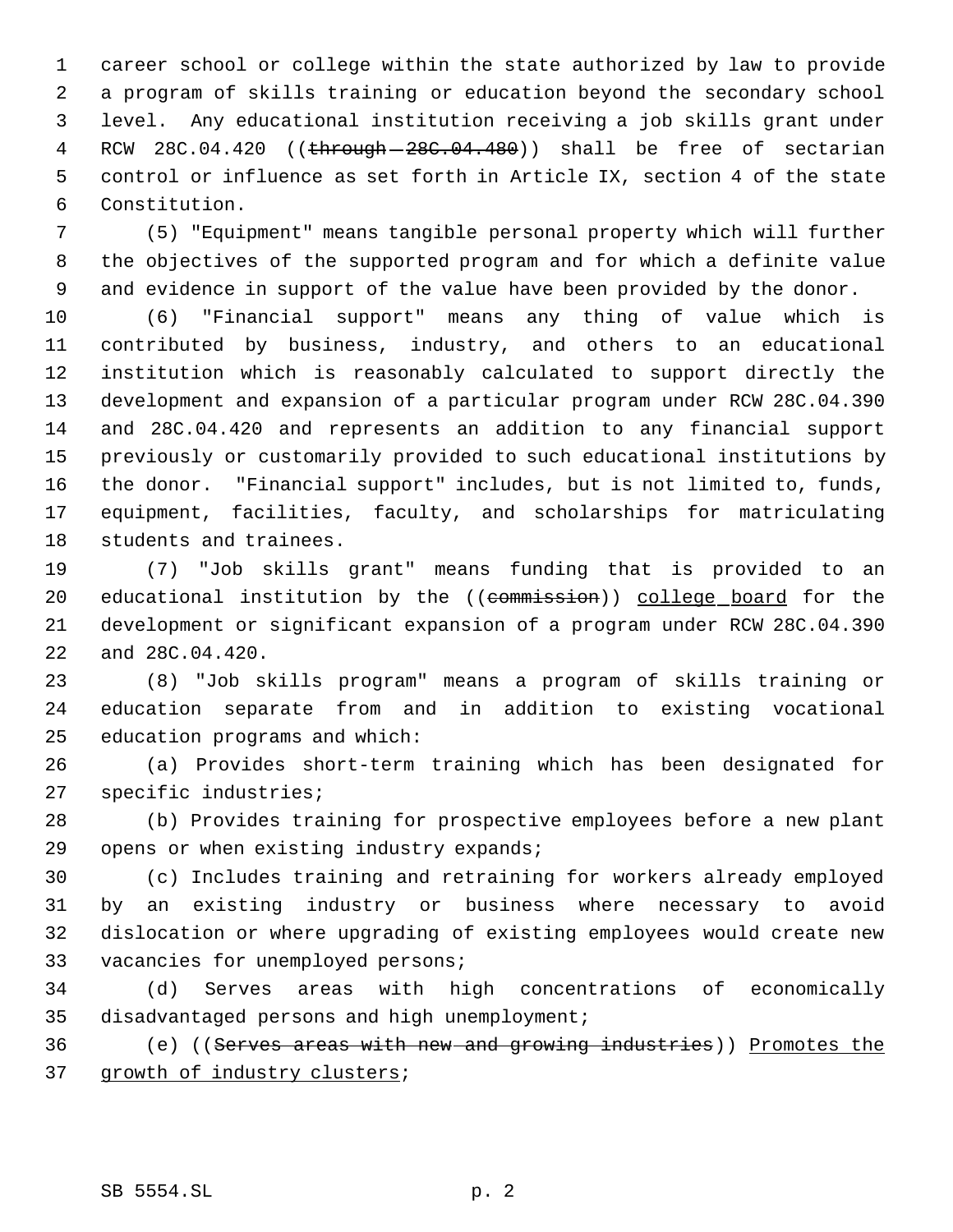(f) Serves areas where there is a shortage of skilled labor to meet job demands; or

 (g) Promotes the location of new industry in areas affected by economic dislocation.

 (9) "Technical assistance" means professional and any other assistance provided by business and industry to an educational institution, which is reasonably calculated to support directly the development and expansion of a particular program and which represents an addition to any technical assistance previously or customarily provided to the educational institutions by the donor.

 (10) "College board" means the state board for community and technical colleges under chapter 28B.50 RCW.

 **Sec. 2.** RCW 28C.04.420 and 1999 c 121 s 3 are each amended to read as follows:

 The college board may, subject to appropriation from the legislature or from funds made available from any other public or private source and pursuant to rules adopted by the college board with the advice of the workforce training customer advisory committee established in RCW 28C.04.390, provide job skills grants to educational institutions. The job skills grants shall be used exclusively for programs which are consistent with the job skills program. The college board shall work in collaboration with the workforce training customer advisory committee established in RCW 28C.04.390 to assure that:

 (1) The program is within the scope of the job skills program under this chapter and may reasonably be expected to succeed and thereby increase employment within the state;

 (2) Provision has been made to use any available alternative funding from local, state, and federal sources;

 (3) The job skills grant will only be used to cover the costs associated with the program;

 (4) The program will not unnecessarily duplicate existing programs and could not be provided by another educational institution more effectively or efficiently;

 (5) The program involves an area of skills training and education for which there is a demonstrable need;

 (6) The applicant has made provisions for the use of existing federal and state resources for student financial assistance;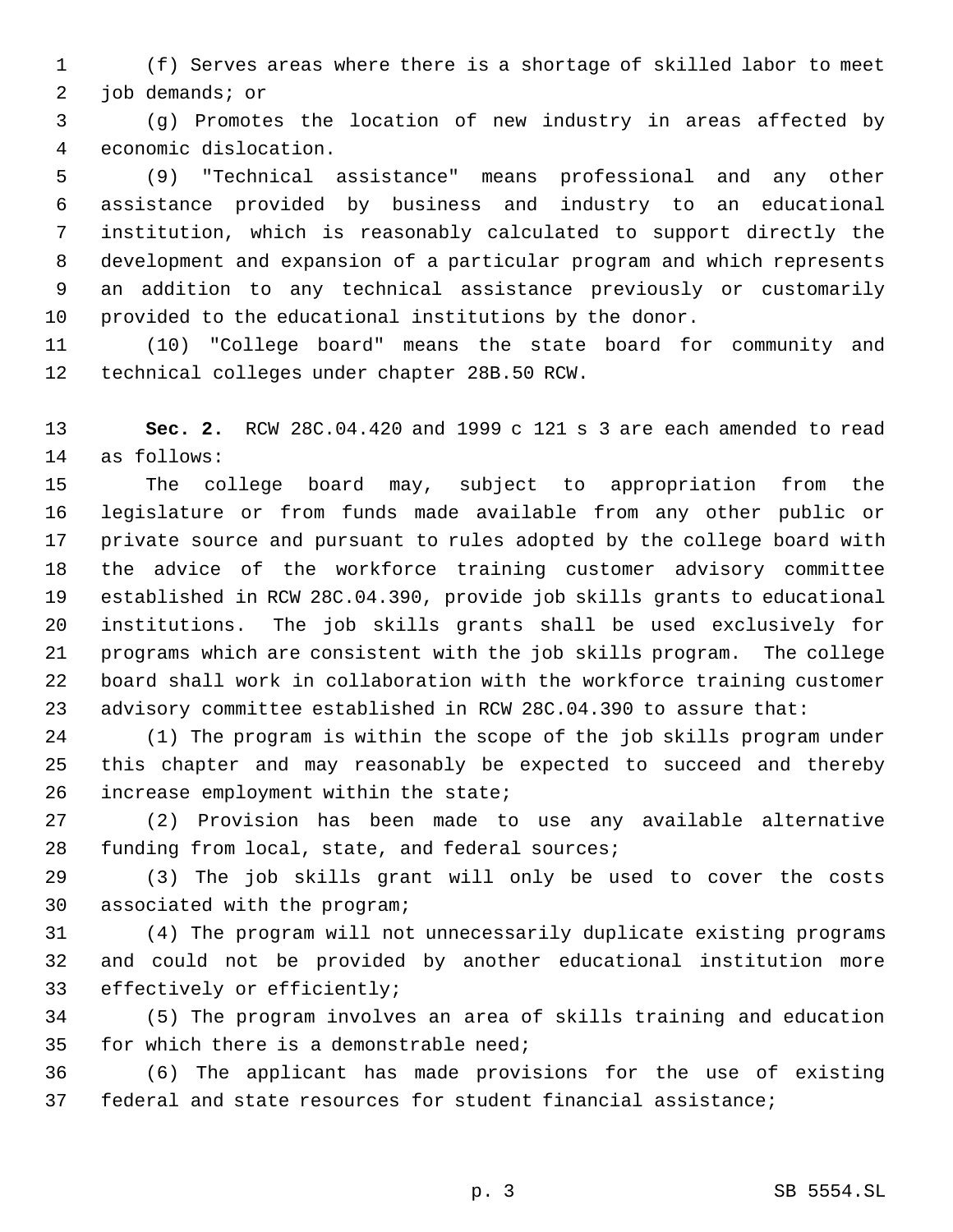(7) The job skills grant is essential to the success of the program as the resources of the applicant are inadequate to attract the technical assistance and financial support necessary for the program from business and industry;

 (8) The program represents a collaborative partnership between business, industry, labor, educational institutions, and other partners, as appropriate;

 (9) The commitment of financial support from business and industry shall be equal to or greater than the amount of the requested job skills grant;

(10) The job skills program gives priority to applications:

 (a) Proposing training that leads to transferable skills that are 13 interchangeable among different jobs, employers, or workplaces;

 (b) From firms in strategic industry clusters as identified by the 15 state or local areas;

 (c) Proposing coordination with other cluster-based programs or 17 initiatives including, but not limited to, industry skill panels, centers of excellence, innovation partnership zones, state-supported cluster growth grants, and local cluster-based economic development initiatives;

(d) Proposing industry-based credentialing; and

 (e) Proposing increased capacity for educational institutions that 23 can be made available to industry and students beyond the grant recipients;

25 (11) Binding commitments have been made to the ((commission)) 26 college board by the applicant for adequate reporting of information 27 and data regarding the program to the ((commission)) college board, particularly information concerning the recruitment and employment of trainees and students, and including a requirement for an annual or other periodic audit of the books of the applicant directly related to 31 the program, and for such control on the part of the ((commission)) college board as it considers prudent over the management of the program, so as to protect the use of public funds, including, in the discretion of the commission and without limitation, right of access to financial and other records of the applicant directly related to the programs; and

 $(11)$  (( $(11)$ )) (12) A provision has been made by the applicant to work, in cooperation with the employment security department, to identify and